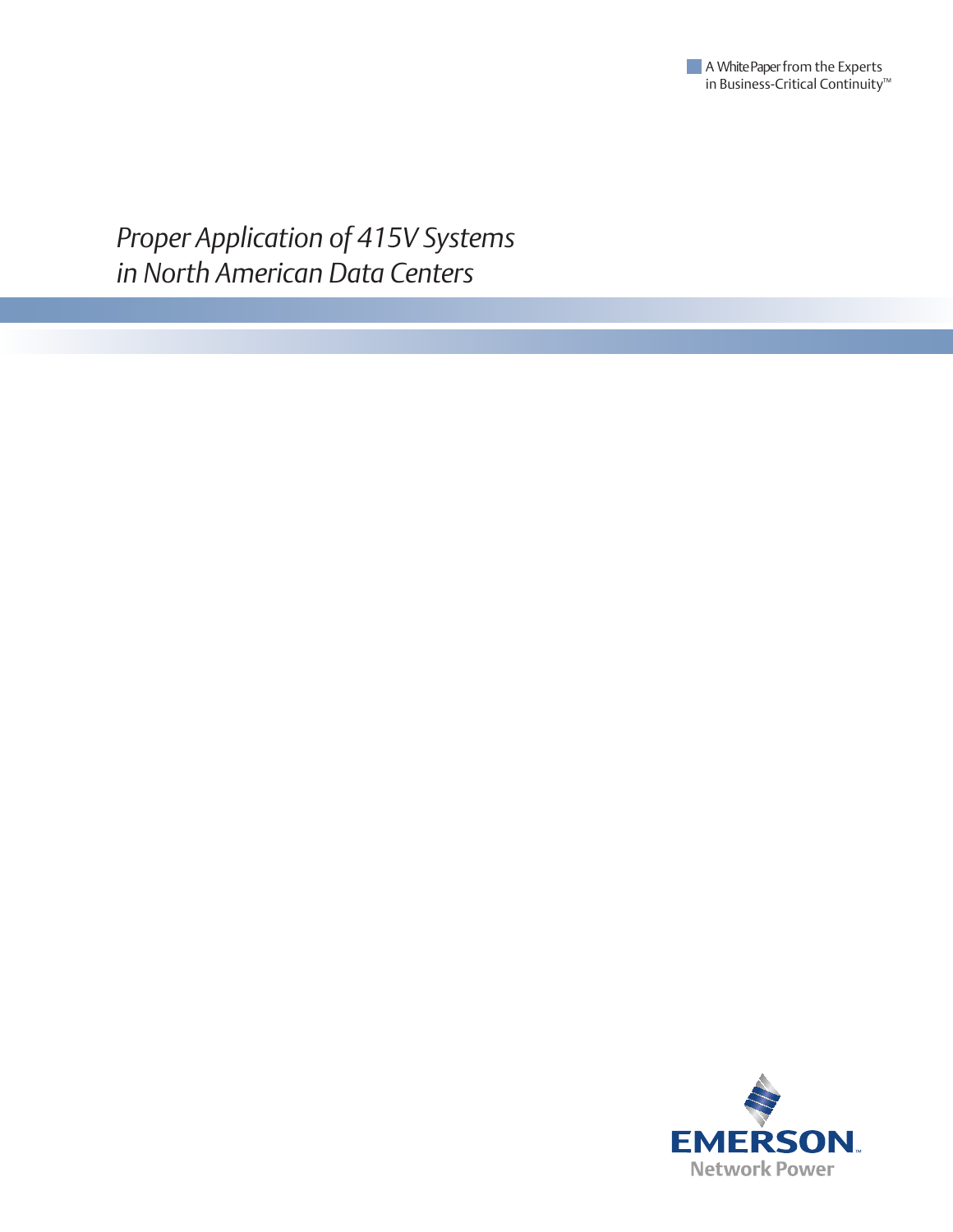#### **Introduction**

Increasing pressure to reduce operating expenses and be more accountable for energy usage has pushed many data center owners to take steps to maximize efficiency while maintaining the availability required for their business-critical data centers. One option that has attracted their attention is increasing the voltage of power distributed to IT equipment to reduce transformer losses while increasing the efficiency of the server power supplies.

However, while these efficiency gains are real, they may not be quite as high as some data center owners perceive them to be. Furthermore, adopting this strategy may lead to additional application concerns that, if not properly addressed, may pose a risk to the safety of data center and maintenance personnel.

Fortunately, Emerson Network Power's unique end-to-end capabilities provide a safe and effective means of distributing high-power concentrations efficiently, without compromising availability or personnel safety.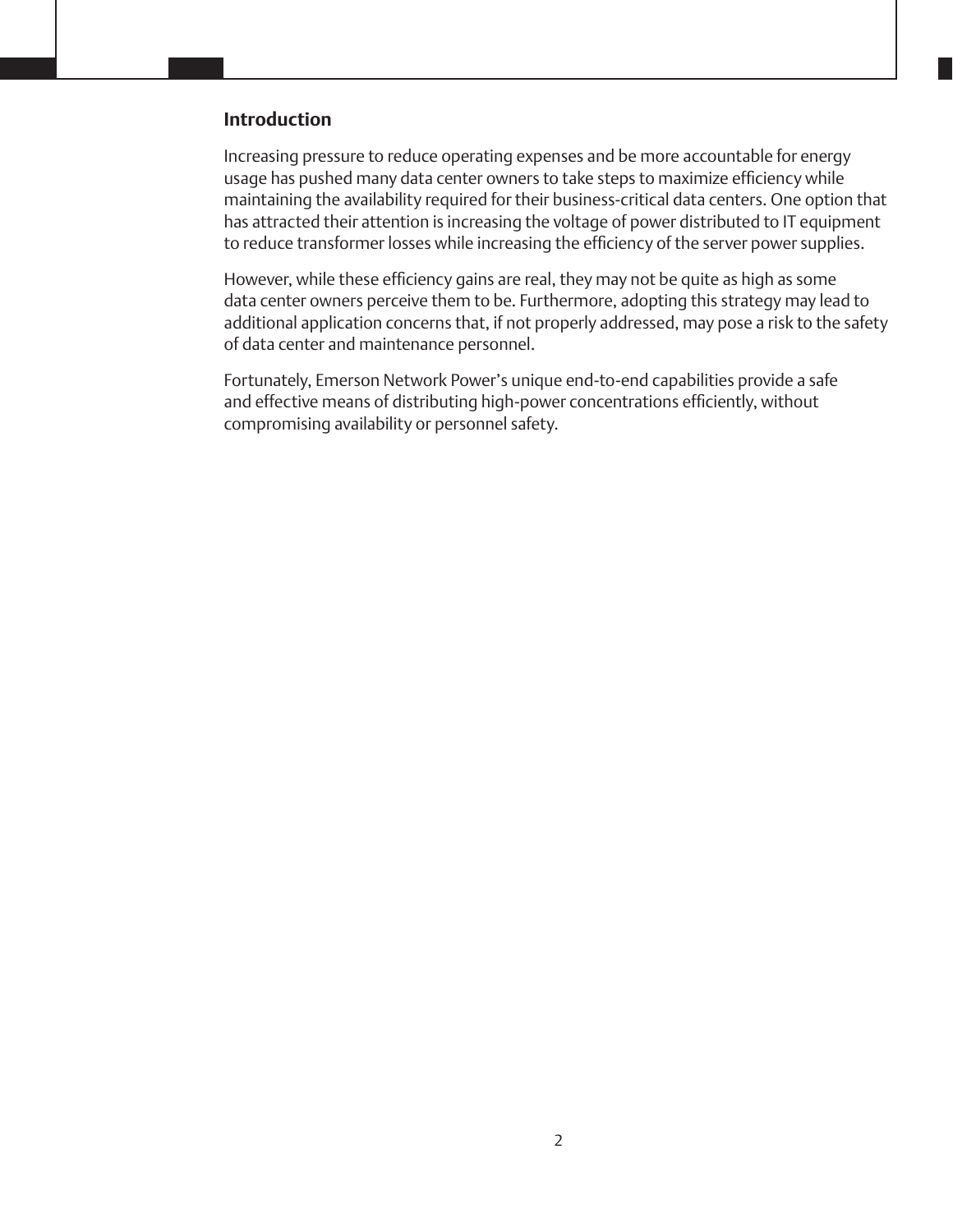# **Traditional Distribution Configurations**

In North America, the standard voltages commonly found in a data center are:

- 575V 3 Phase
- •480V 3 Phase
- •208V 3 Phase
- •208V 1 Phase
- •120V 1 Phase

These voltage standards have been in place for decades and are a direct representation of how power is distributed based on specific phase and line conditions.

For example, today's most common distribution voltage, 480V, is a three-phase power feed. However, this voltage must be transformed to a lower voltage in order to be compatible with data center IT loads.

In most North American data centers, voltage step-down is handled by the Power Distribution Unit (PDU), which converts the load from 480VAC on the primary side to 208/120VAC. The conditioned power is then distributed to the IT equipment, which typically has single-phase power supplies with inputs that can automatically accommodate a range of voltages – typically from 100V to 240V. To utilize 120 VAC power, the line-toneutral (L-N) voltage derived from a 208V three-phase power feed must be used. However, in most data centers, servers are powered by a 208V single phase line-to-line (L-L) connection.

# **Advantages of 415/240VAC Distribution**

There are a variety of factors driving the adoption of 415/240VAC distribution. First, distributing at these increased voltages enables overall efficiency to be enhanced by eliminating the need for a voltage transformation along the power path. For example, in a 415V system, the L-N voltage is 240V, which is compatible with most all IT loads. By shifting the UPS output distribution voltage to 415/240 V three-phase (L-L/ L-N), most of the existing servers today can be powered with 240V single-phase (L-N) without any intermediate transformation. Removing the need for a transformer streamlines the power path and can increase efficiency approximately 1.5 percent.

The adoption of a 415/240VAC distribution model also can yield additional savings at the device-level in the form of increased efficiency for server power supplies. As previously mentioned, today's power supplies can handle a wide range of incoming voltages. Based on the actual voltage being fed into the power supply, efficiencies can range from as low as 80 percent (at 100V nominal) to as much as 94 percent (at 240V nominal) across all manufacturers.

Furthermore, while the typical efficiency differential between 240V and 208V gained at the server power supply today is a relatively minimal, only 0.3 percent across most of the load range, the efficiency differential between 240V and 120V servers can be as much as 2 percent for a given power supply. It is this value that often gets overstated by some manufacturers when comparing 415V distribution to "traditional methods," as there are relatively few servers or peripherals installed today that are operating at 120V.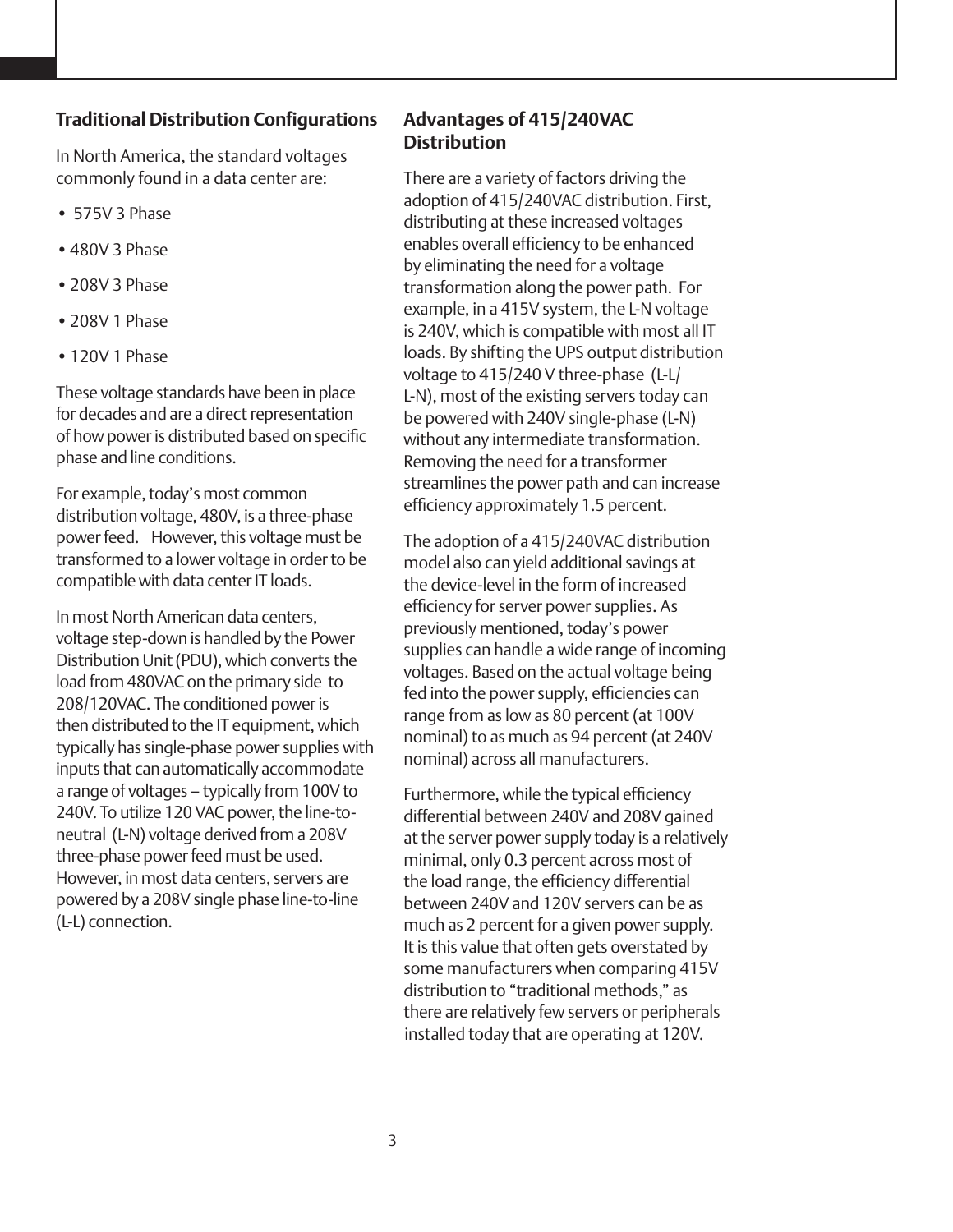### **Addressing the Downsides of 415/240VAC Distribution**

As is the case with most attempts to maximize efficiency, there are issues that can complicate the potential savings. In the case of 415/240VAC distribution, complications can include increased costs (associated with running neutral conductors), an increased potential for fault currents and decreased availability if downstream equipment is not configured to accommodate the higher voltages and concurrently higher available fault currents found in these systems.

In a typical data center with 480/208 VAC distribution, the 480V power feed is connected to a primary transformer, so it does not require installing a neutral wire. But, in a 415/240VAC distribution model, the 240V is derived from a L-N configuration —making it absolutely necessary to provide a full neutral conductor within the system and to all of the distribution points. In most cases, this requirement increases the costs of electrical labor and materials required to construct the facility by approximately 20 percent. This increase is due in large part to the additional copper wires required to distribute and manage the neutral currents for the 240V distribution feeds.

Also, the trend toward data center consolidation and subsequent increases in power density has created sites with unprecedented power capabilities. These higher capacity systems – paired with the proposition of transformerless distribution configurations – require electrical equipment capable of handling potentially higher levels of available fault current (known as "withstand rating" or "interrupting capacity").

Additionally, there has been increased concern over the safety associated with highpower, high-voltage systems. A major area of concern is the potential for "arc flash" that exists when service and or IT personnel are working around energized equipment. While service personnel are familiar with and should be adequately trained before attempting to work on any energized equipment, IT personnel are not. Therefore, exposure to potentially unsafe situations when working within the IT rack environment puts these personnel at increased risk for accidental injury.

Because most data centers do not tolerate any downtime (planned or unplanned), it is extremely important to understand the available fault current and deploy a power distribution suitable for such applications. Furthermore, it is critical to integrate properly designed protective devices to ensure that it is safe to perform maintenance and install additional IT peripherals without de-energizing the entire system or working with cumbersome and awkward Personal Protective Equipment (PPE).

The following example shows potential differences in available fault current between the traditional 480V and the proposed 415V distribution systems in a typical application. As shown in Figure 1, in a 415V distribution scheme, the removal of isolation transformers significantly increase the potential for fault current from the PDU.

This is extremely important for three reasons:

1. The PDU is one location where electricians may need to make alterations to a live system (e.g., installing additional branch circuits).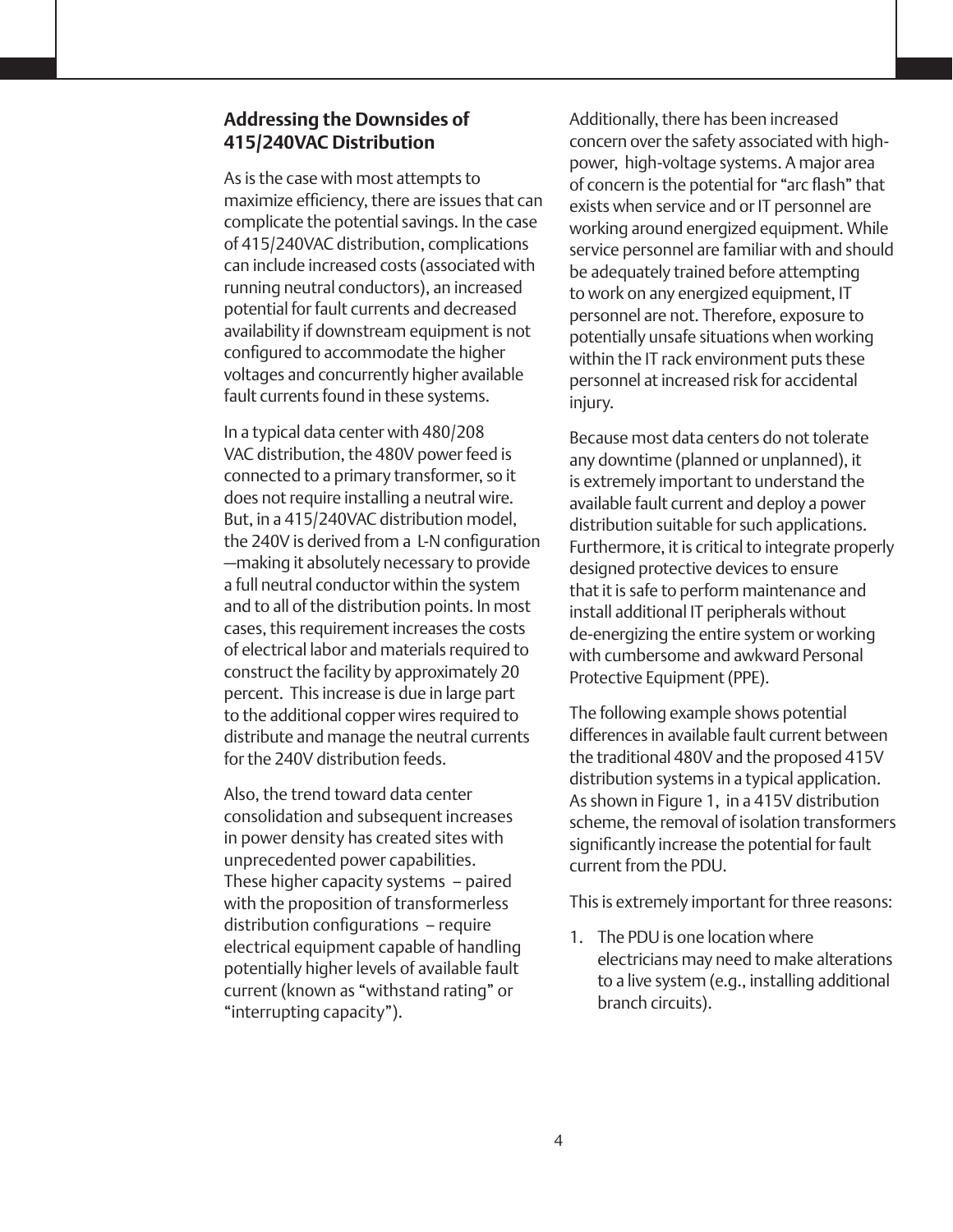

**Figure 1. In a 415V distribution scheme, the removal of isolation transformers significantly increases the potential for fault current from the PDU**

- 2. The increased potential for arc flash (which is closely related to the available fault current) contributes to the level of personal protective equipment (PPE) required by personnel to perform work within the data center.
- 3. Any reduction in current attributed to the power distribution cable establishes the required "withstand rating" of the downstream equipment within the rack (i.e., rack PDUs).

Generally speaking, the higher the potential for arc flash, the higher the PPE level and the more difficult it will be to operate and make changes to equipment in the data center. Based on National Fire Protection Association 70E requirements for electrical safety in the workplace, the level of PPE is dependent upon the theoretical incident of energy level at the point of work. The PPE requirements and energy levels can be seen in the table in Figure 2.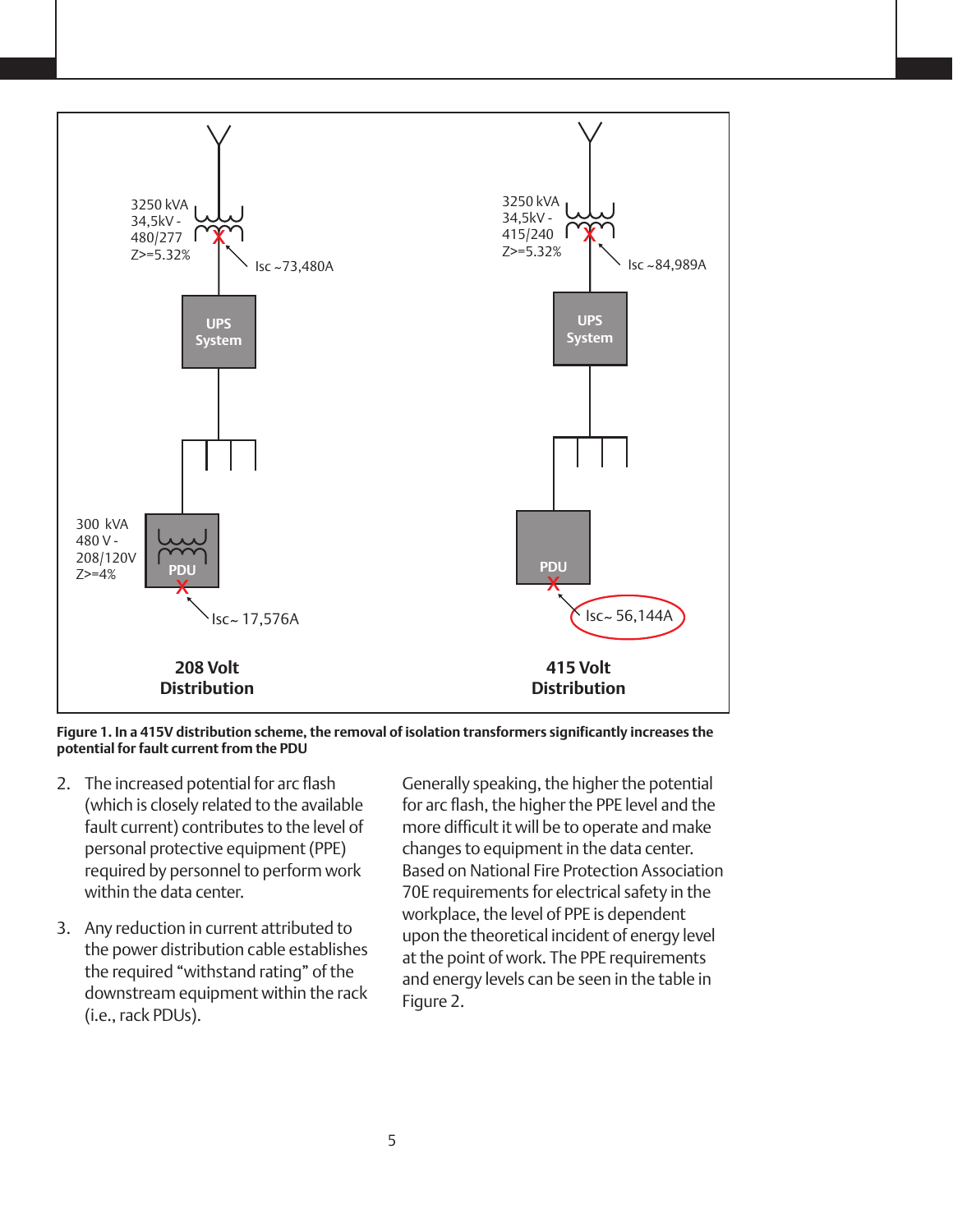People have asked why 415V distribution already is commonplace in other parts of the world, while 480V distribution remains the most commonly used distribution model in North America. The main reason for this discrepancy is that there are significant differences between the equipment components typically used in the distribution systems.

For example, outside of North America it is more common to utilize fuses, fused switches, and contactors in lieu of circuit breakers. The use of fuses allows for very fast disconnects and provides a high AIC disconnect method, which helps to isolate and manage fault current. However, fuses need to be replaced, rather than reset like circuit breakers.

In North America, electrical distribution products require certification by Underwriters Laboratory (UL), while Europe and the rest of the world use governing standards that require IEC/CE listings. Unfortunately, the panelboards used to distribute higher voltages in the rest of the world are not

approved by UL, so a 480V UL listed panelboard is required. These panelboards are larger and more expensive than the standard 240V panelboards used in today's 208V power systems. Their larger footprints may reduce the number of panelboards that can be installed in today's PDUs and remote distribution cabinets; and the branch breakers are different in cost and size than the 240V branch breakers used today.

The next level of protection occurs at the rack PDU, where power is ultimately connected to servers and IT equipment loads. Rack PDUs typically have output circuit breakers which provide over-current protection to the connected equipment. These circuit breakers must be branch rated (per UL489) and capable of withstanding the highest temperatures found within the server racks. While rack PDU circuit breakers are primarily suited to address current overload and fault conditions, traditional rack PDUs themselves are generally not rated to interrupt high-fault currents.

| <b>PPE Level</b> | Typical PPE Example                                                                                                                | <b>Energy Level</b> |
|------------------|------------------------------------------------------------------------------------------------------------------------------------|---------------------|
| $\boldsymbol{0}$ | Non Melting flammable materials<br>(e.g., untreated cotton, wool, rayon, etc.)                                                     | <b>NA</b>           |
|                  | Fire Resistant Shirt & Pants                                                                                                       | $4$ cal/cm2         |
| $\overline{2}$   | Cotton Underwear plus Fire Resistant Shirt & Pants<br>(possibly requires face shield and hearing protection)                       | 8 cal/cm2           |
| 3                | Cotton Underwear plus Fire Resistant Shirt & Pants AND a Fire Resistant Coverall<br>- Face Shield & Hearing Protection             | $25$ cal/cm2        |
| $\overline{4}$   | Cotton Underwear plus Fire Resistant Shirt & Pants AND double layer switching<br>coat and pants - Face Shield & Hearing Protection | $40$ cal/cm2        |

**Figure 2. The amount of personal protection equipment (PPE) needed by technicians increases as the energy level at the point of work increases**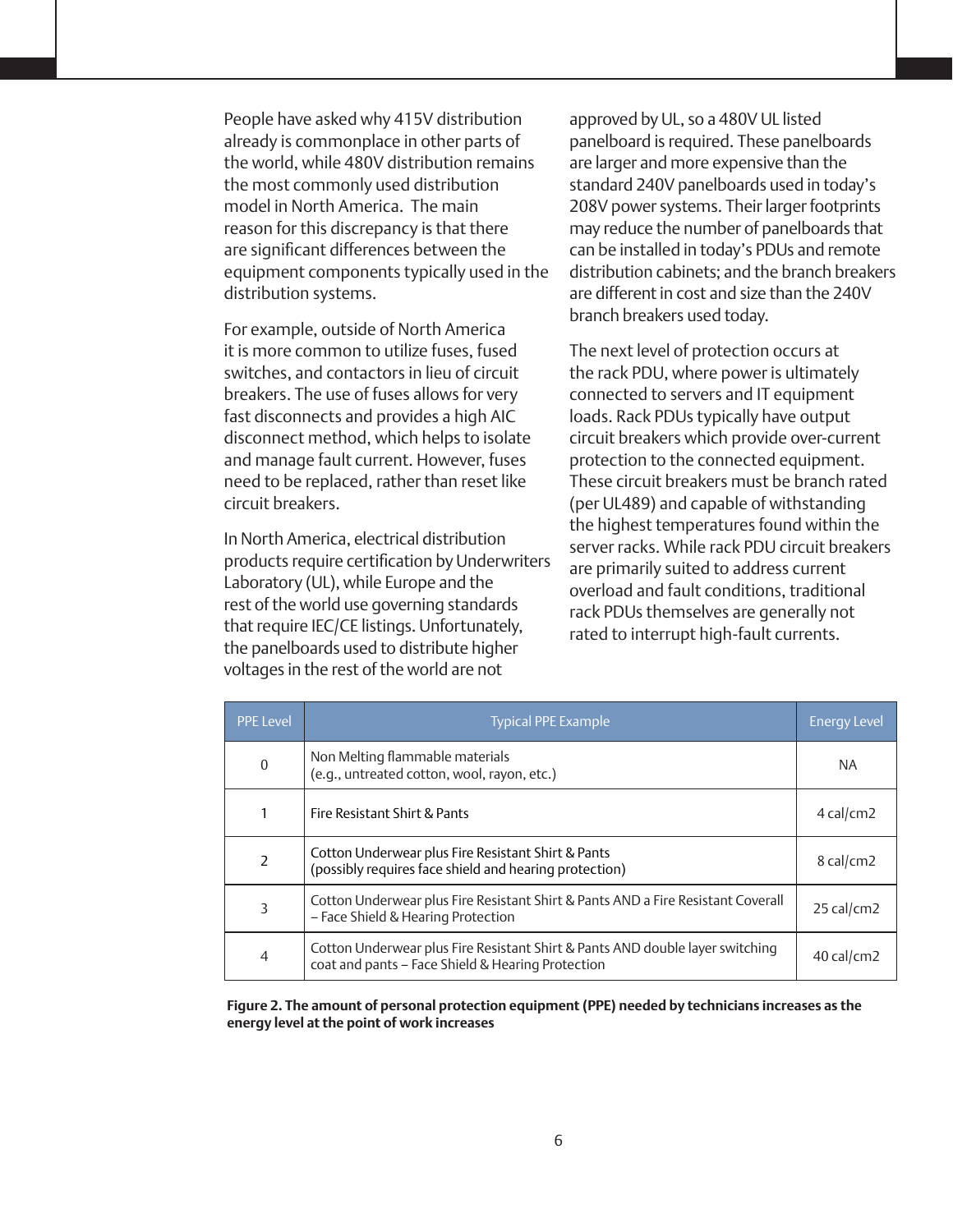# **How to Apply 415/240V Properly**

Emerson Network Power has the unique ability to deliver 415V across the data center while minimizing all of the potential risks associated with high-voltage power distribution. Below are a series of best practices designed to help data center professionals ensure that their high-voltage power is delivered to the IT load efficiently and safely.

•Use 415/240V distribution for greenfield sites or new, self-contained pods within an existing data center. Limiting to greenfield and self-contained pods reduces the complexity of powering legacy loads and other equipment in the data center (cooling, monitoring, etc.) that may not be capable of being powered via 415/240V. The data center should be designed from the outset to distribute power in this configuration.

- •Utilize the inherent efficiency gains of utilizing a 415V In/415V Out Chloride Trinergy UPS and leverage the integrated energy optimization modes to increase the efficiency of the overall system.
- •Understand the available fault current and utilize properly selected, high AIC circuit breakers in the UPS distribution panels. Ensuring that the breakers are capable of handling the higher interrupting currents is essential to maintaining a properly designed and safe power distribution system.
- •Conduct a full breaker coordination study to ensure that all breakers are designed to properly limit the fault current while eliminating nuisance trips. Selectively coordinate all system devices down to the rack PDU level so that fault conditions are isolated without impacting other IT loads.

|                 | <b>PROS</b>                                                                                                                                                          | <b>CONS</b>                                                                                                                                           |
|-----------------|----------------------------------------------------------------------------------------------------------------------------------------------------------------------|-------------------------------------------------------------------------------------------------------------------------------------------------------|
| $480 - 208/120$ | • Most commonly accepted application<br>• No transformer required in bypass path<br>• Uses standard 240V panelboard & breakers<br>• Transformer lowers fault current | • 1.5-2% transformation energy loss<br>• 208V requires 2 pole breaker<br>• Reduces the number of branch circuits<br>available (2 pole vs 1 pole)      |
| $415 - 415/240$ | • No transformation energy losses<br>• 240V load requires 1 pole breaker<br>• More useable pole spaces<br>• Higher energy efficiency<br>• No transformer costs       | • Can't power 120V equipment directly<br>• Requires 480V panelboard & breakers<br>• Higher fault current/arc flash potential<br>• Higher Wiring Costs |

**Figure 3. The pros and cons of utilizing 480 volt current and 415 volt current in a North American data center**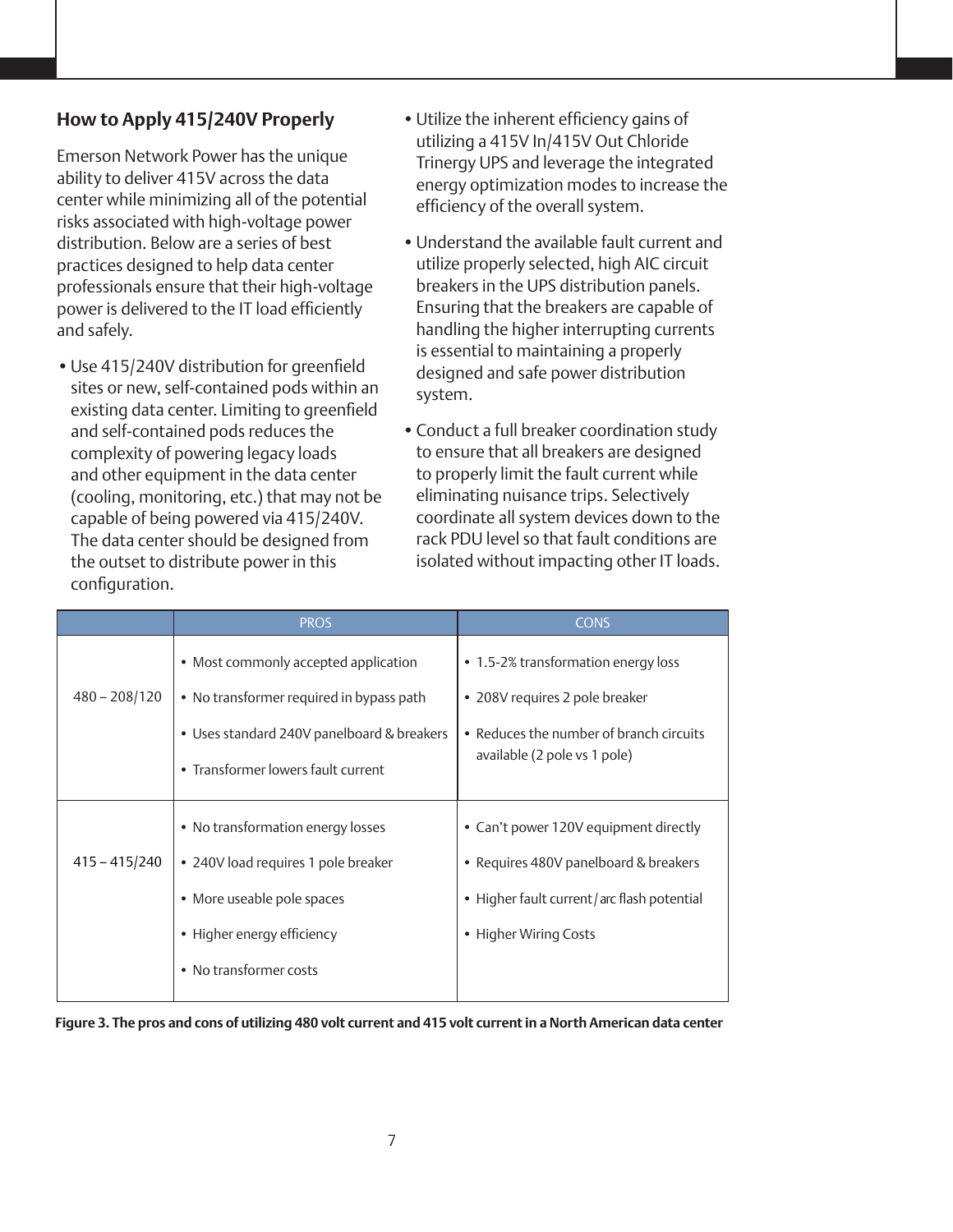- •Utilize Liebert Power Distribution Units with properly sized panelboards that provide distribution breaker options capable of safely delivering high interrupting capacities.
- •Utilize Liebert MPX / MPH rack PDU systems equipped with *Optimized Protection Technology™*. Optimized Protection Technology™ utilizes output circuit breakers on the MPX/MPH to provide reliable current overload protection for connected loads. Unlike fuses, circuit breakers do not require the rack PDU to be powered down for reset or to isolate a branch of protected receptacles.

In addition, the Liebert MPX/MPH utilizes hydraulic-magnetic type circuit breakers that deliver full-rated capacity at elevated temperature conditions. Liebert MPX/ MPH systems with Optimized Protection Technology™ also include specially selected in-line fuses, enabling the safe deployment of MPX/MPH in applications with highlevels of available fault current. These fuses and output circuit breakers are sized and coordinated to assure the breakers address IT equipment overload or fault conditions and manage high input fault conditions.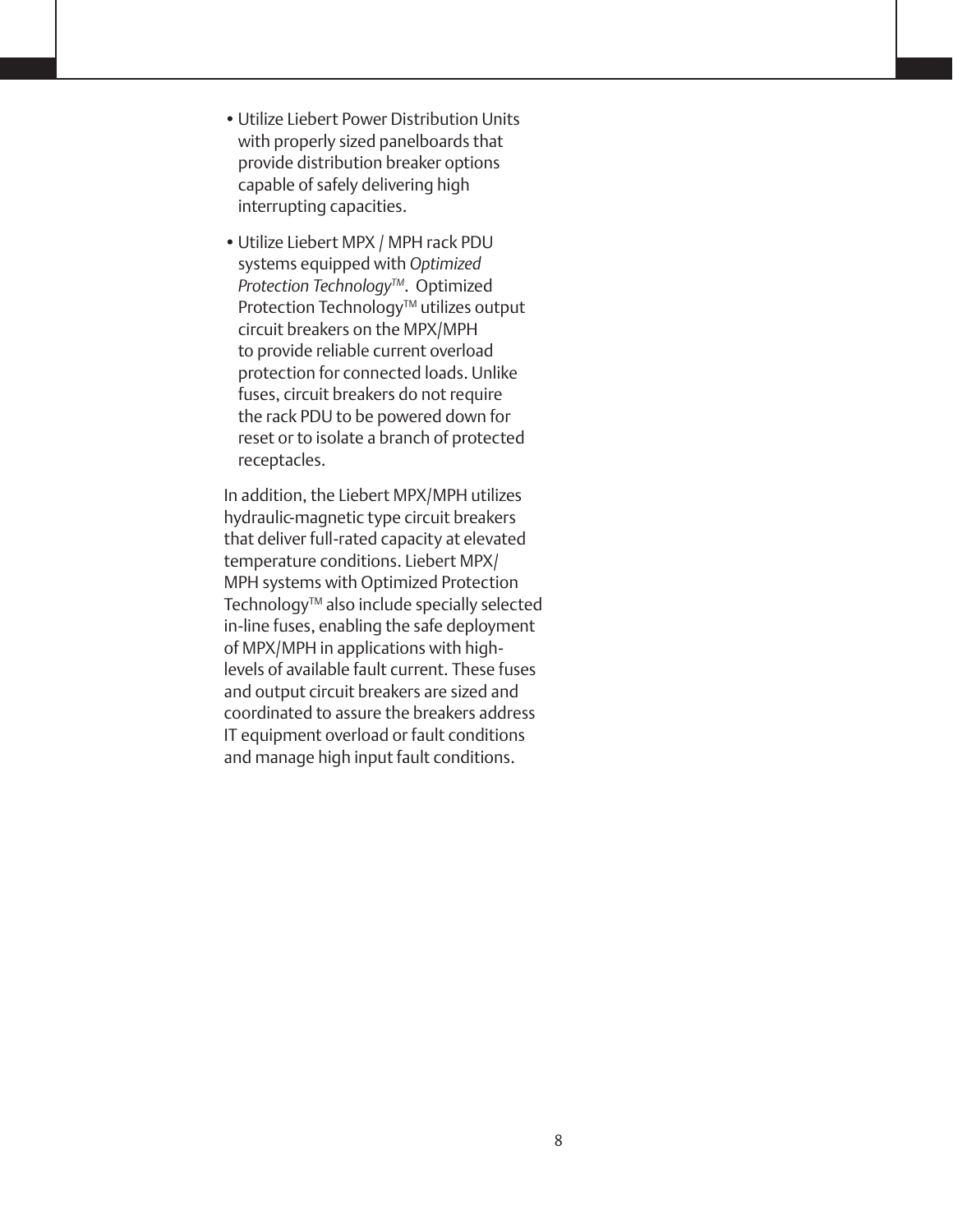# **Conclusion**

A properly implemented 415V power distribution system can reduce operating expenses significantly. Server efficiency will improve by approximately 0.3%, and PDU efficiency will improve 1.5% due to the elimination of the transformer.

In addition, cooling savings will be achieved with less heat being generated by the power system. Lastly, using the energy optimization modes in Chloride Trinergy increases UPS efficiency dramatically over the operating range.